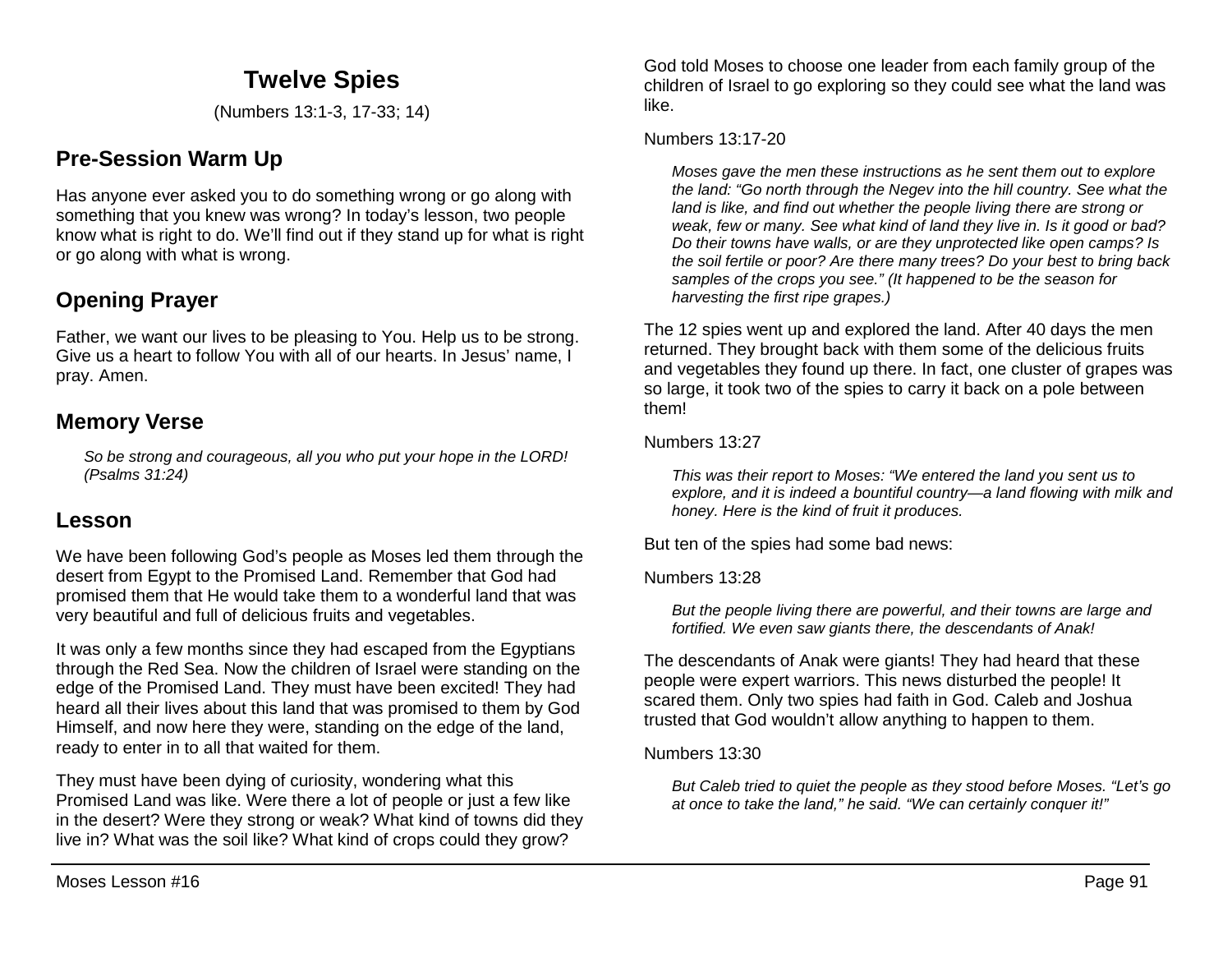Caleb and Joshua knew that with God's help, they could do anything. But, the other spies did not have faith in God. They were afraid.

#### Numbers 13:31-33

*But the other men who had explored the land with him disagreed. "We can't go up against them! They are stronger than we are!" So they spread this bad report about the land among the Israelites: "The land we traveled through and explored will devour anyone who goes to live there. All the people we saw were huge. We even saw giants there, the descendants of Anak. Next to them we felt like grasshoppers, and that's what they thought, too!"* 

They told God's people that there was no way that they could take over the land. They saw the warrior's strength and their own weaknesses. And all the people were discouraged and scared. They began to argue and complain. They even thought about getting another leader and going back to Egypt and back into slavery!

#### Numbers 14:1-4

*Then the whole community began weeping aloud, and they cried all night. Their voices rose in a great chorus of protest against Moses and Aaron. "If only we had died in Egypt, or even here in the wilderness!" they complained. "Why is the LORD taking us to this country only to have us die in battle? Our wives and our little ones will be carried off as plunder! Wouldn't it be better for us to return to Egypt?" Then they plotted among themselves, "Let's choose a new leader and go back to Egypt!"* 

Can you imagine that! They wanted to trade their freedom for slavery again! They had forgotten all the ways that God had helped them. He freed them from slavery, made a way for them to pass through the Red Sea, gave them food in the desert, and protected them and guided them. All they could think about was their problems; they only looked at their own weaknesses and inadequacies. What they needed to was to remember their blessings.

When you are afraid, if you think about the many blessings you have from God, it will help you remember that we have an awesome God who loves us and will protect us from evil.

Caleb and Joshua spoke to the people and tried to encourage them to trust God. They knew that with God all things are possible.

#### Numbers 14:7-8

*They said to all the people of Israel, "The land we traveled through and explored is a wonderful land! And if the LORD is pleased with us, he will bring us safely into that land and give it to us. It is a rich land flowing with milk and honey.* 

They tried to remind the people to have courage. God had promised to never leave them or forsake them; they had nothing to fear. God would protect them and give them all the strength and wisdom they needed to take the land from the people that were living there.

When you get afraid, you can have trust in God, too. He is always with you and God has all power and all wisdom.

But the people wouldn't listen to Caleb and Joshua. They became angry and even tried to kill them. This made God mad.

#### Numbers 14:11

*And the LORD said to Moses, "How long will these people treat me with contempt? Will they never believe me, even after all the miraculous signs I have done among them?* 

God threatened to wipe out the people like He did with the Great Flood in Noah's time. He said He wanted to start all over again with the human race. But Moses begged God to forgive the people.

#### Numbers 14:19

*In keeping with your magnificent, unfailing love, please pardon the sins of this people, just as you have forgiven them ever since they left Egypt.*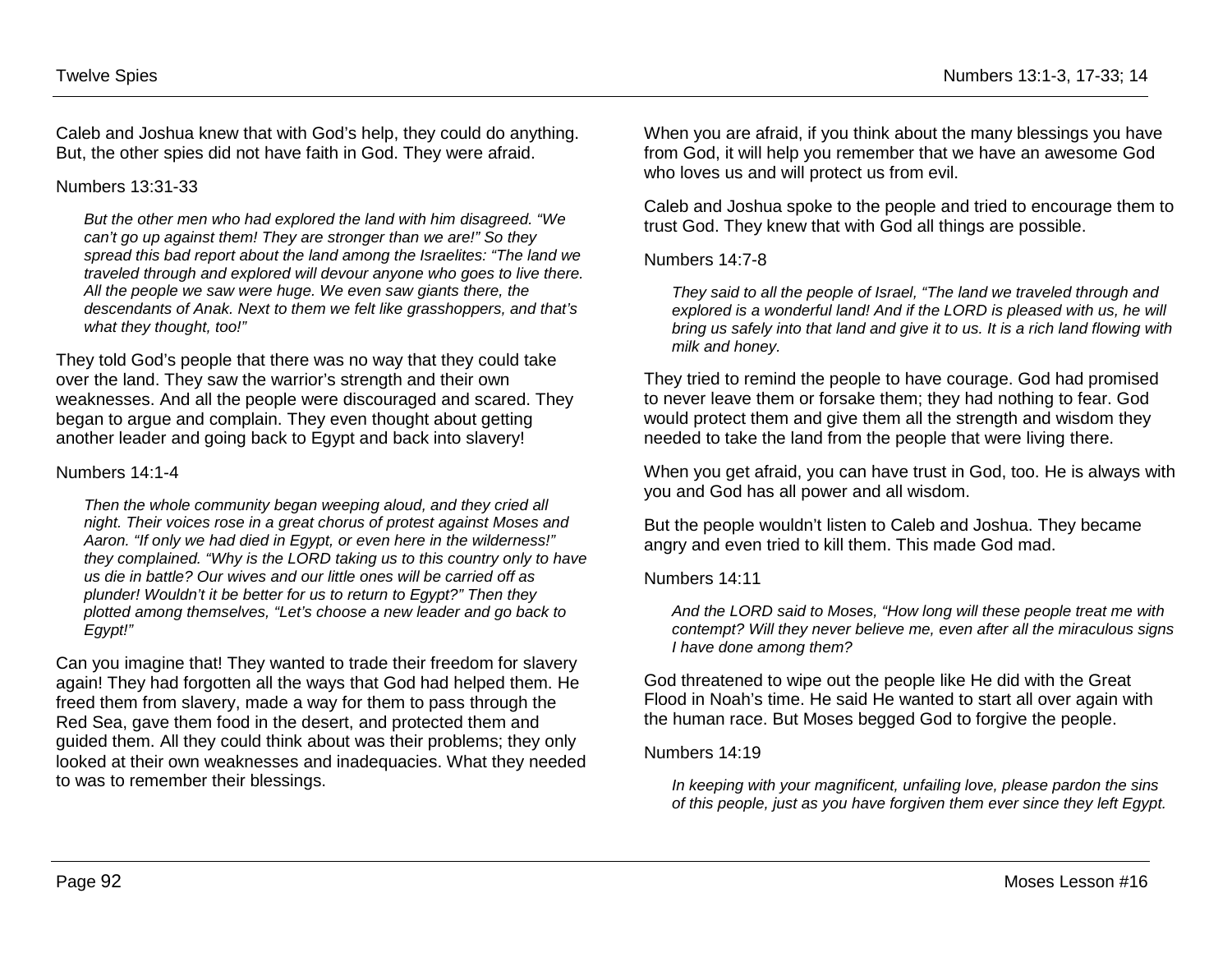God loved His people and He forgave them for the sin of unbelief. But He also knew that they would have to be punished for their sin. Because they did not trust God, they had to stay in the hot desert for 40 more years!

#### Numbers 14:21-23

*But as surely as I live, and as surely as the earth is filled with the LORD's glory,not one of these people will ever enter that land. They have all seen my glorious presence and the miraculous signs I performed both in Egypt and in the wilderness, but again and again they have tested me by refusing to listen to my voice. They will never even see the land I swore to give their ancestors. None of those who have treated me with contempt will ever see it.* 

God proclaimed that anyone who was over the age of 20, who had doubted God, would not enter the Promised Land. The journey from Egypt to the Promised Land should have taken only a few months, but the children of Israel were forced to wonder in the desert for another 40 years until all of the people who had not trusted God died.

The people were sorry for their sin of unbelief. They told God they were sorry for the things that they had done. But they had to suffer the consequences of their sin.

When we do wrong, we must suffer the consequences, too. God knew that we are born with a "*want to"* to do things our own way instead of the way that pleases God.

When we sin it separates us from God. And, He doesn't like that anymore than we do. So, He thought of a plan. He made a bridge so that we could get to Him. He sent His Son, Jesus. Jesus died and rose again to take the punishment for all our sin. To cross the bridge to God, we must trust in Jesus, believe that He died for our wrongs, and ask Him to forgive us of our sins.

Have you crossed that bridge? Have you told God that you know you are a sinner? Have you asked Him to forgive you of your sins? Have you made a decision to follow Jesus? This morning, let's bow our hearts together and do that right now.

## **Closing Prayer**

Father, we were born with a *want to* to do things our own way. No one had to teach us to lie or cheat or steal. We know that we are sinners. But, Lord, we want our lives to please You. Thank You that you have made a bridge for us so that we can come to You. Thank You, Jesus, for taking the punishment for our sins so that we can come and live with You in Heaven someday. Forgive us of our sins. We want to follow Your ways for the rest of our lives until that wonderful day when we can see you face-to-face. We love You. In Jesus' name, I pray. Amen.

## **Learning Activities**

# **Craft Corner**

## **Game Center**

Play a game like *Pin the Tail on the Donkey*. Blow up 12 purple balloons and attach them to heavy white poster board like a cluster of grapes. Allow a blindfolded child to use a push bin to pop an inflated balloon. Put one of the following review questions inside each of the balloons:

- 1. Why were the people crossing the desert? (They were heading from Egypt to the Promised Land.)
- 2. What were the people doing down in Egypt? (They were slaves to the Pharaoh)
- 3. When they got to the edge of the Promised Land, who did Moses send in to look the land over? (12 spies)
- 4. When the spies came back, what did they bring with them? (Fruits and vegetables, including some huge grapes.)